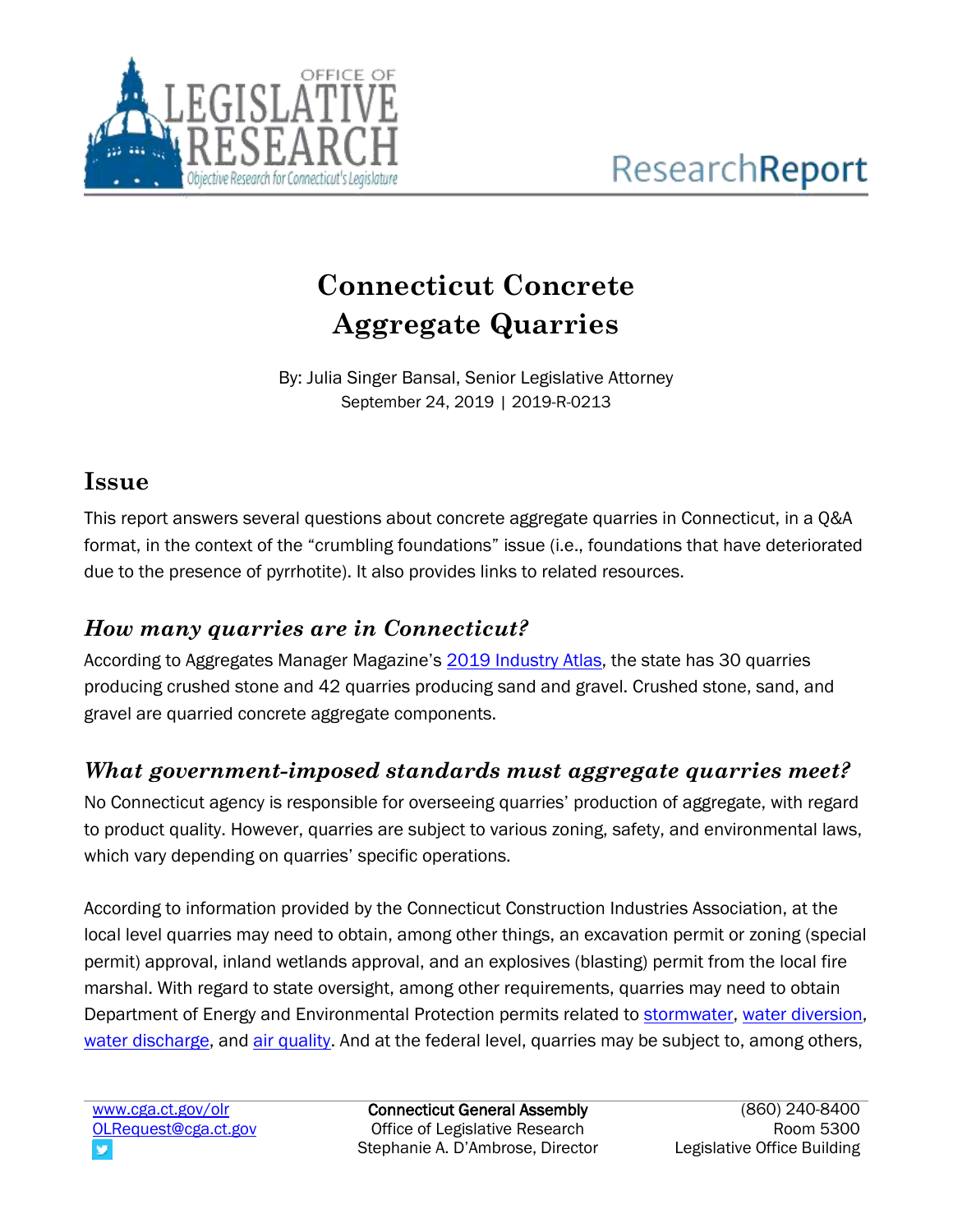laws concerning [mine safety,](https://www.msha.gov/) [environmental protection,](https://www.epa.gov/regulatory-information-sector/mining-except-oil-and-gas-sector-naics-212) [explosives,](https://www.atf.gov/explosives) and [dredging or filling navigable](https://www.usace.army.mil/Missions/Civil-Works/Regulatory-Program-and-Permits/Obtain-a-Permit/)  [waters.](https://www.usace.army.mil/Missions/Civil-Works/Regulatory-Program-and-Permits/Obtain-a-Permit/)

## *Does anyone check aggregate for quality?*

As noted above, quarries are not subject to governmental quality standards for the aggregate they produce. However, aggregate cannot be incorporated into concrete that will be used in a regulated setting (e.g., building or road construction) unless it meets specified standards.

According to the Connecticut Construction Industries Association, quarries voluntarily implement quality control plans, as described below, to ensure the aggregate they produce meets their customers' needs. For concrete aggregate for use in constructing buildings, for example, this generally means that the quarry ensures that their aggregate complies with [ASTM C33.](https://www.astm.org/Standards/C33) As explained in OLR Report [2019-R-0211,](https://www.cga.ct.gov/2019/rpt/pdf/2019-R-0211.pdf) the Connecticut State Building Code requires concrete used in most buildings or structures to be made with aggregate that complies with **ASTM C33.** (ASTM C33 sets standards for deleterious materials in aggregate and establishes acceptable aggregate sampling and testing methods.)

Additionally, according to the Office of the State Building Inspector, once aggregate is mixed into concrete for a project, the mixed product is often checked for consistency and structural strength before it is used (i.e., a slump test). However, slump tests are not routinely done before pouring concrete for single-family dwellings; instead, contractors rely on their experience with the supplier's product and the supplier's reputation, according to the Connecticut Construction Industries Association.

If a quarry is selling aggregate in a manner that is unfair or deceptive, the quarry may be subject to a [Connecticut Unfair Trade](https://portal.ct.gov/DCP/Trade-Practices-Division/About-the-Connecticut-Unfair-Trade-Practices-Act-CUTPA) Practices Act (CUTPA) suit, among other suits [\(CGS § 42-110a et seq.;](https://www.cga.ct.gov/current/pub/chap_735a.htm) [Conn. Agencies Regs. § 42-110b-1 et seq.\)](https://eregulations.ct.gov/eRegsPortal/Browse/RCSA/%7BA6D6808D-8176-4293-A8D3-9381397A41A1%7D).

### *Quality Control Plans*

According to [this excerpt](https://www.in.gov/indot/files/chapter_05.pdf) from the Indiana Department of Transportation's certified aggregate technician manual, extraction and processing methods influence aggregate's quality. Thus, quarries generally have quality control plans in place to ensure that the aggregate they produce meets their customers' needs. According to the Connecticut Construction Industries Association, a quality control plan for an aggregate quarry might include the following components, among others:

### 1. Procedures applicable to excavation and mining: